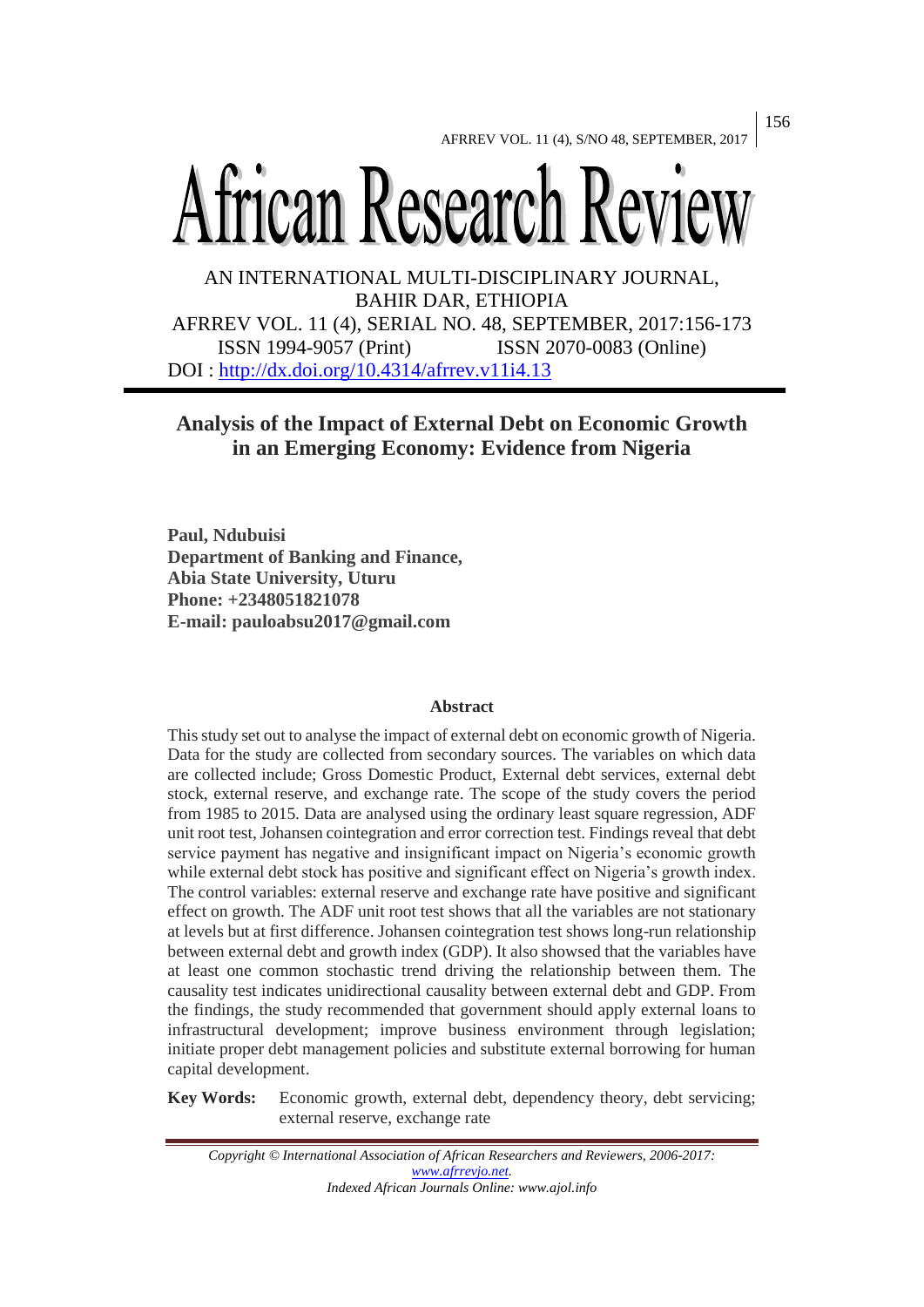### **Introduction**

The act of borrowing creates debt. Debt, therefore, refers to the resources of money in use in an organization which is not contributed by its owners and does not in any other way belong to them (Udoka and Ogege, 2012). Public debt can either be domestic or external debt. Domestic debts are those debts incurred within the country while external debt are those debts incurred outside the shore of the country. Udoffia and Akpanah (2016) defined external debt as packages that consist of a combination of financial, technical vis-a-vis managerial requirements emanating from outside the country, aimed at supporting economic growth and development and are repayable at determined future date in foreign currency. External debt is a major source of public receipts. The accumulation of external debt should not signify slow economic growth. It is a country's inability to meet its debt obligation compounded by the lack of information on the nature, structure and magnitude of external debt.

The economy of Nigeria had a magnificent growth following the oil boom of the 70s. Nigeria foreign debt profile witnessed a dynamic change after 1978 following the world oil glut. Much pressure was then exerted on government finances and it became necessary to borrow for balance of payment support and financing of developmental project.

The first major federal government borrowing of US \$1 billion from the international capital market (ICM) was referred to as "Jumbo loan" increasing her total external debt to \$22 billion. The condition worsened between 1981 and 1982 as various government agencies and state governments resorted to deficit budgeting partly financed through external loans secured from private sources under stiffen conditions (CBN, 1989). The Debt Management Office (DMO) annual report and account (2001) reflected a 13.8% fall of official debt sources in favour of the private debt sources which rose again to an average of 82%. Trade arrears emerged by the end of 1982 constituting a large portion of the total external debt of the nation. The jumbo loan of 1987 was supported by the promulgation of decree No 30 of the 1978 which limited the external loans that the Nigerian government could raise to \$5 billion.

Nigeria's external debt increased so much due to excess borrowing from international agencies and countries at non-concessional interest rate as a result of the decline in oil earnings from the late 70's and the emergence of high trade arrears due to inability of the country to either easily produce or foot the bills of importation of the needed goods and services. Nigeria economic growth and development has been highly discouraging despite the huge external loan profile before the year 2000. Within the 80s, the country experienced the most economic recession with declining growth rate, hyperinflation, and high unemployment rate, disequilibrium in balance of payment, industrial decadence, poor infrastructure and serious external debt burden. The poverty rate of the country stood at 65% and the country was classified as one of the weakest economies of the world on per capital basis.

The issue of Nigeria's public debt became important in recent times especially prior to the period of the debt forgiveness because of its magnitude and the amount, which was required to service such debts as well as its attendant possible effects on different operating sectors of the economy especially the banking sector and the growth of the economy at large. In 2005, Nigeria external debt was US\$34 billion (an equivalent of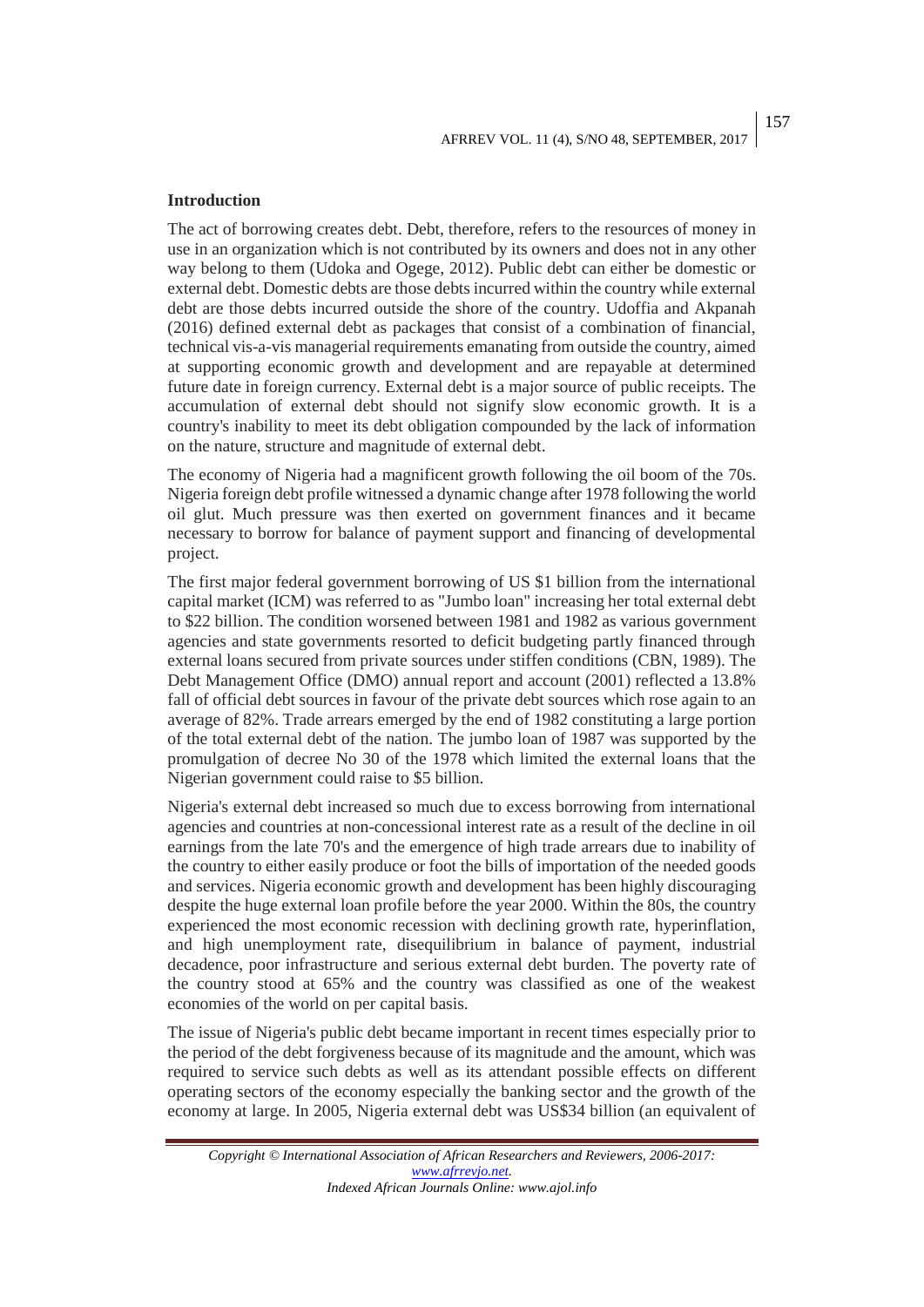N2.7 trillion) of which about \$28 billion or 85% was owed to the Paris club of fifteen creditor nations (Emmanuel, 2012). Although the government successfully negotiated debt forgiveness and exit from the Paris club and London club of creditors resulting in the fall of external debt from N2.7trillion in 2005 to less than N451.46billion in 2006, there was however a spike in the external loan to N1.03trillion in 2011 andN2.Ill trillion by 2015.

The federal government's intention to borrow \$29.9 billion, would push Nigeria's external debt stock which stood at \$11.262 billion as at June 2016 to \$41.162 billion after three years when the borrowing plan would have Been fully executed.

# **Statement of Problem**

According to Debt Management Office (DM0, 2006), Nigeria's external debt profile has become as a source of concern to everyone as over \$32 billion were used for debt services between 1985 and 2001. Apparently, the huge debt overhang did not translate into meaningful economic growth as the nation was considered a developing economy with a per capita GDP of less than \$5. Despite the accumulated debt and debt relief that was granted around 2005 and 2006, basic infrastructure remains in poor state while poverty remained an average of 65% of the citizen which questions the need for external debt and subsequent benefit for the growth of the Nigerian economy.

The debt overhang models gave the impression that large debt stocks lower growth by partly reducing investment with a resultant negative effect on poverty. Invariably, debt overhang relief should trigger economic growth; have stimulating effect on investment, development affects per capital income positively which is prerequisite for poverty reduction. Could this be said to be real in the Nigeria context or situation? Has this relief suffered from macroeconomic instability, policies that distort economic incentives or sizable adverse shocks?

Prior to the relief, according to Soludo (2003), the country was on the wrong side of the debt-laffer-curve, with debt crowding out investment and growth. After the relief, what could still be crowding out investment and growth in Nigeria, and still propelling the government into more indebtedness? It is against this backdrop that the researcher intends to investigate the impact of external debt on economic growth in Nigeria. Using exchange rate and external reserve as control variables.

# **Theoretical Framework**

This study, adopted dependency theory to explain the nature of the relationship between the countries of the world and the factors that have facilitated dependency of one group of countries on the other. Countries of the world have been sharply divided along economic prosperity. Countries that are economically buoyant and politically stable are termed Developed Countries and, on the other hand, countries that are economically backward are tagged Developing Countries or commonly referred to as 'Third World Countries'.

Andre Gunder Frank, theorized elaborately on Brazil and Latin American countries. The situation in Africa of necessity needs to situate development within the international perspective, and, particularly posited within the context of dominance and the character of the manoeuvrings which is as essential to a proper understanding of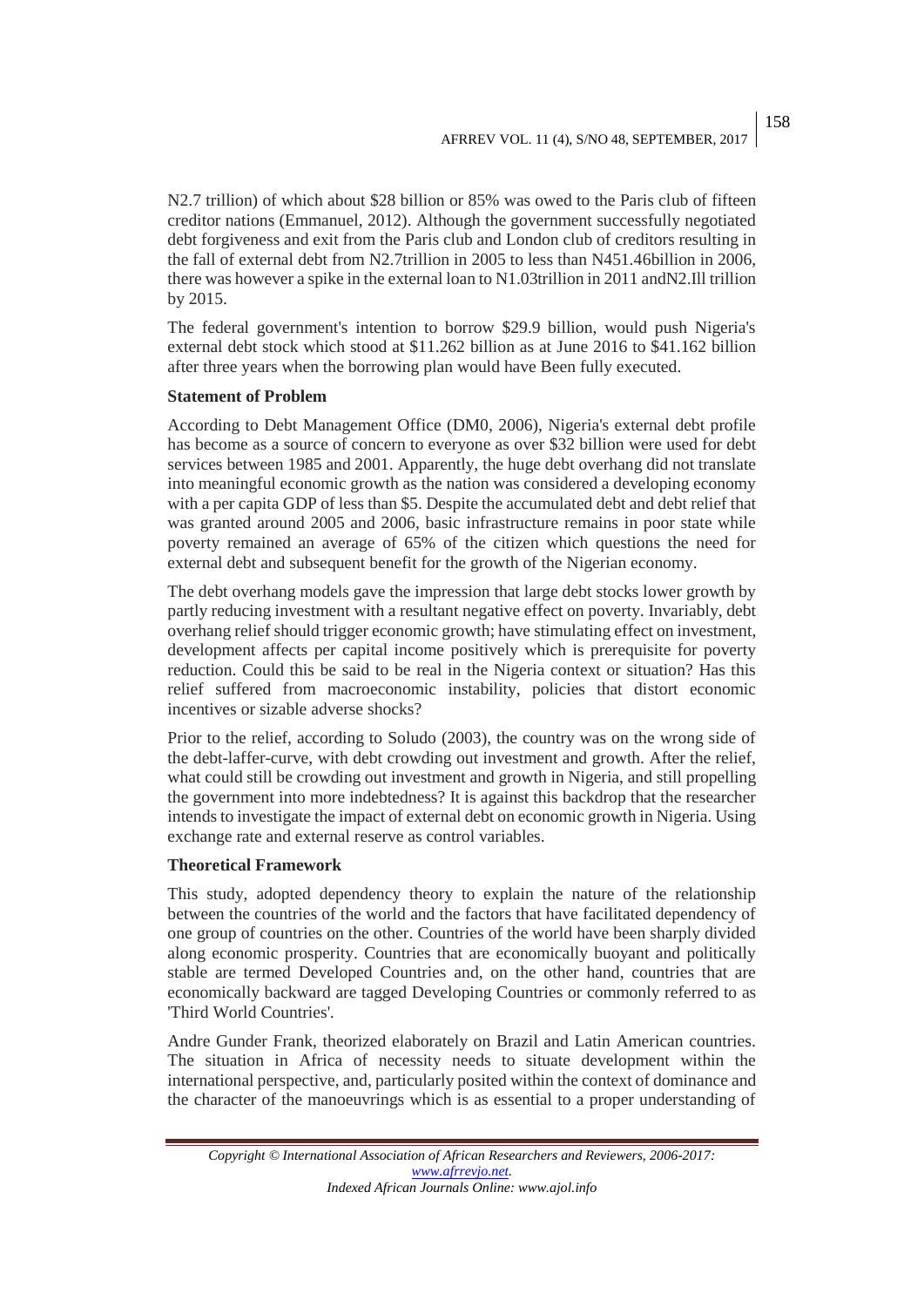the nature of underdevelopment s a thorough knowledge of the chains of dependency (Adejuwon, James & Adebayo, 2010).

The dependency theory seeks to establish the factors that have propelled or contributed to the development of the underdeveloped countries. This theory is predicated on the assumption that resources flow from a "periphery" of poor and underdeveloped states to a "core" of wealthy states, enriching the latter at the expense of the former. It is a central contention and standpoint of dependency theory that poor states are impoverished and rich ones enriched by the way poor states are integrated into the "world system" (Todaro, 2003; Amin, 1976).

Dependency theory states that the poverty of the countries in the periphery is not because they are not integrated or fully integrated into the world system as is often argued by free market economists, but because of how they are integrated into the system. There are two schools of thought with different standpoints on the issue. One of these is the bourgeois scholars and the second one is radical scholars of the neo-Marxian political economy (Adejuwon, James & Adebayo, 2010). To the bourgeois scholars, the underdevelopment and the consequent dependence of most of TWCs is as a result of their internal contradictions. To them, this problem can be explained by their lack of close integration, diffusion of capital, technology and institutions, bad leadership, corruption, mismanagement, etc. (Momoh and Hundeyin, 1999). The standpoint views the under-development and dependency of the TWCs as internally inflicted rather than externally inspired. To this school of thought, a way out of the problem is for TWCs to seek foreign assistance such as aid, loan, investment, etc. and allow unhindered operations of the Multinational Corporations (MNCs).

Due to the underdeveloped nature of most TWCs, they are dependent on the West for virtually everything ranging from technology, aid, technical assistance, loan, to culture, etc. The dependent position of most TWCs has made them to be susceptible and vulnerable to the machinations of the Western metropolitan countries and Breton Woods institutions (Ajayi, 2000). Whether to ascribe the underdevelopment and dependency of the Third World to the eloquent submission of the bourgeois scholars or to subscribe to the europhoric explanations of the neo-Marxian theorists, the fact is that the dependency theory explains in details the factors responsible for the position of the Third World Countries and their constant demand for loan, and continuous reliance on foreign loan for developmental efforts.

### **Empirical Literature**

In a study of the impact of external debt economic growth in Nigeria, Ezike and Mojekum (2011), found that external debt was positive while debt service was negative. This was because debt capital adds to capital formation and positively impacted on economic growth. On the other hand, debt-service ratio reflects capital outflow and consequently deteriorates the performance of a country and thus reduces real GDP. It also confirms the theoretical expectations that debt service diverts resources away from the debtor country. Since total debt stock depicts a positive relationship in the results instead of a negative relationship and statistically significant at all the levels, they therefore concluded that total debt stock, less debt service, still leaves a robust positive balance, to enhance capital accumulation that positively impacts economic growth.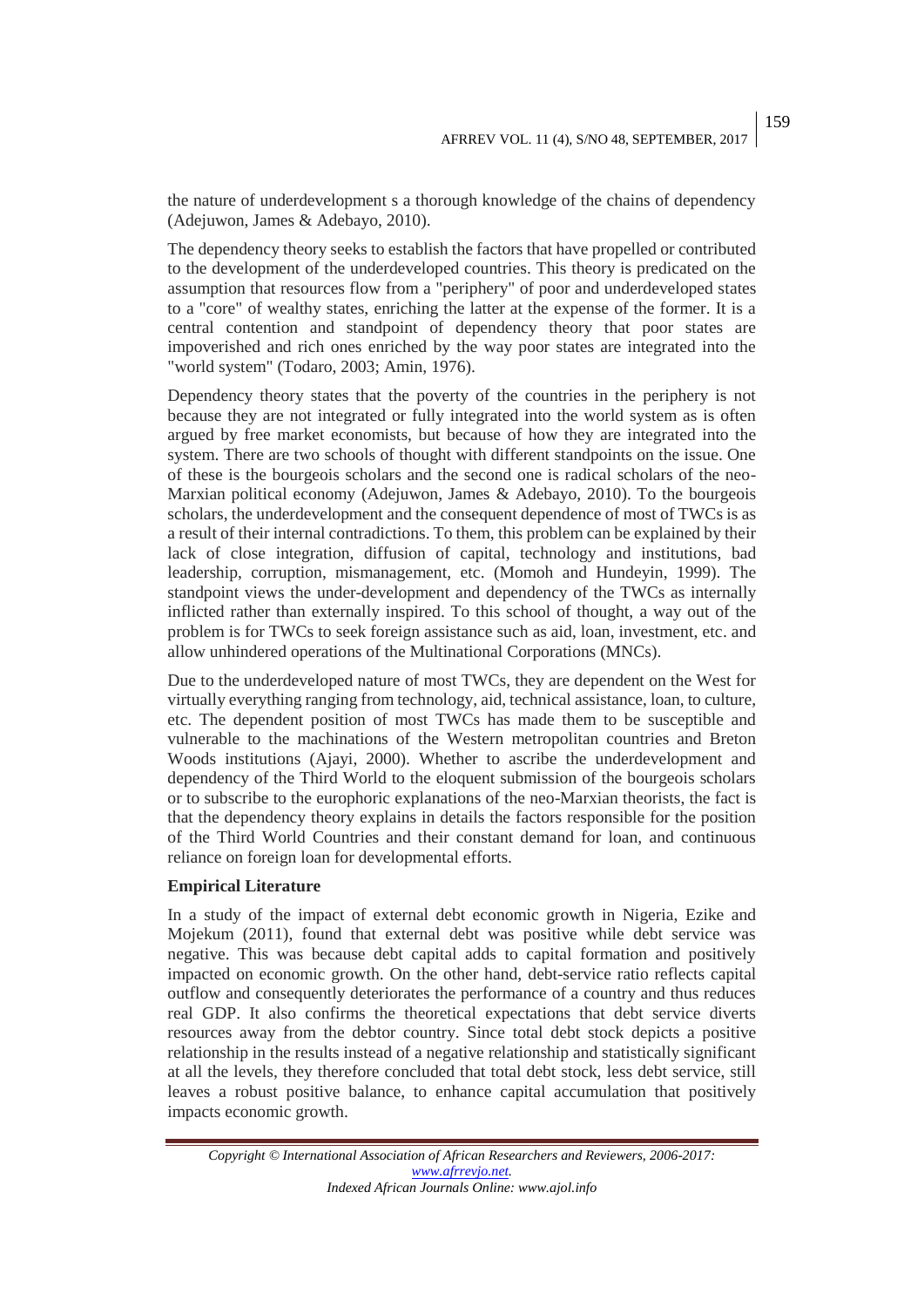In a related study, Adesola (2009) focused on debt servicing and economic growth in Nigeria, using ordinary least square multiple regression method to determine whether debt payment to Multilateral Financial creditors, Paris Club creditors, London Club creditors, Promissory notes holders and Other creditors (Non-Paris Creditors) have inverse relationship with gross domestic product (GDP) and gross fixed capital formation at current prices (GFCF) from 1981 to 2004. The study revealed that debt payment to London Club creditors, Paris Club creditors, Promissory notes holders and other creditors have significant impact on the GDP and GFCF. Debt payment to Paris Club creditors and debt payment to promissory notes holders/are positively related to GDP and GFCF, while debt payment to London Club creditors and other creditors showed a negative significant relation to GDP and GFCF.

Ezeabasili, Isu, and Mojekwu, (2011) investigated the relationship between Nigeria's external debt and economic growth between 1975 and 2006 applying econometric analyses. The result of the error correction estimates revealed that external-debt has negative relationship with economic growth in Nigeria. They stated that Nigeria must be concerned about the absorptive capacity noting that consideration about low debt to GDP, low debt service/GDP capacity ratios should guide future debt negotiations.

In another study carried out by Nzekwu (2011) on the effect of external debt relief on sustainable economic growth and development in Nigeria using Chi-square, Regression and Correlation analysis to test the relationship between external and internal debt stock in relation to debt relief, he found that there is a relationship between external and internal debt stock in relation to debt relief, that debt relief affected the economic growth of the economy and that gradual reforms and investments will help bring back a healthy economy for the nation.

*A* study by Ekperiware and Oladeji (2012) examined the effect of external debt relief on economic growth in Nigeria using regression technique on quarterly time series of external debt, external debt service and real gross domestic product. Applying Chowtest to the regression result they found that there was a structural break in the relationship between economic growth and external debt in Nigeria during the period 1975 to 2005. The study concluded that the external debt relief made more resources available for economic growth in Nigeria and recommended a shift towards discretional concessional borrowing. It also identified external debt relief as a good option for poor unsustainable indebted countries as a way of making resources available for economic growth with the real sector being the focal point where value is created rather than impeding it with mismanagement and servicing debt.

Udoka and Ogege (2012) examined the extent of external debt crisis and its consequences on, economic development using data on the Nigerian economy for the period 1970 to 2010. They employed the error correction modelling framework with co-integration techniques to test the relationship between per- capita GDP and other macroeconomic variables (foreign reserve, debt stock, investment, debt service payment). The test revealed that politics! instability may reduce the rate of development and other independent variables were responsible for the underdevelopment of the country. Hence, they recommended that, to avoid the crisis of economic development in Nigeria, external debt should be reduced to minimal level.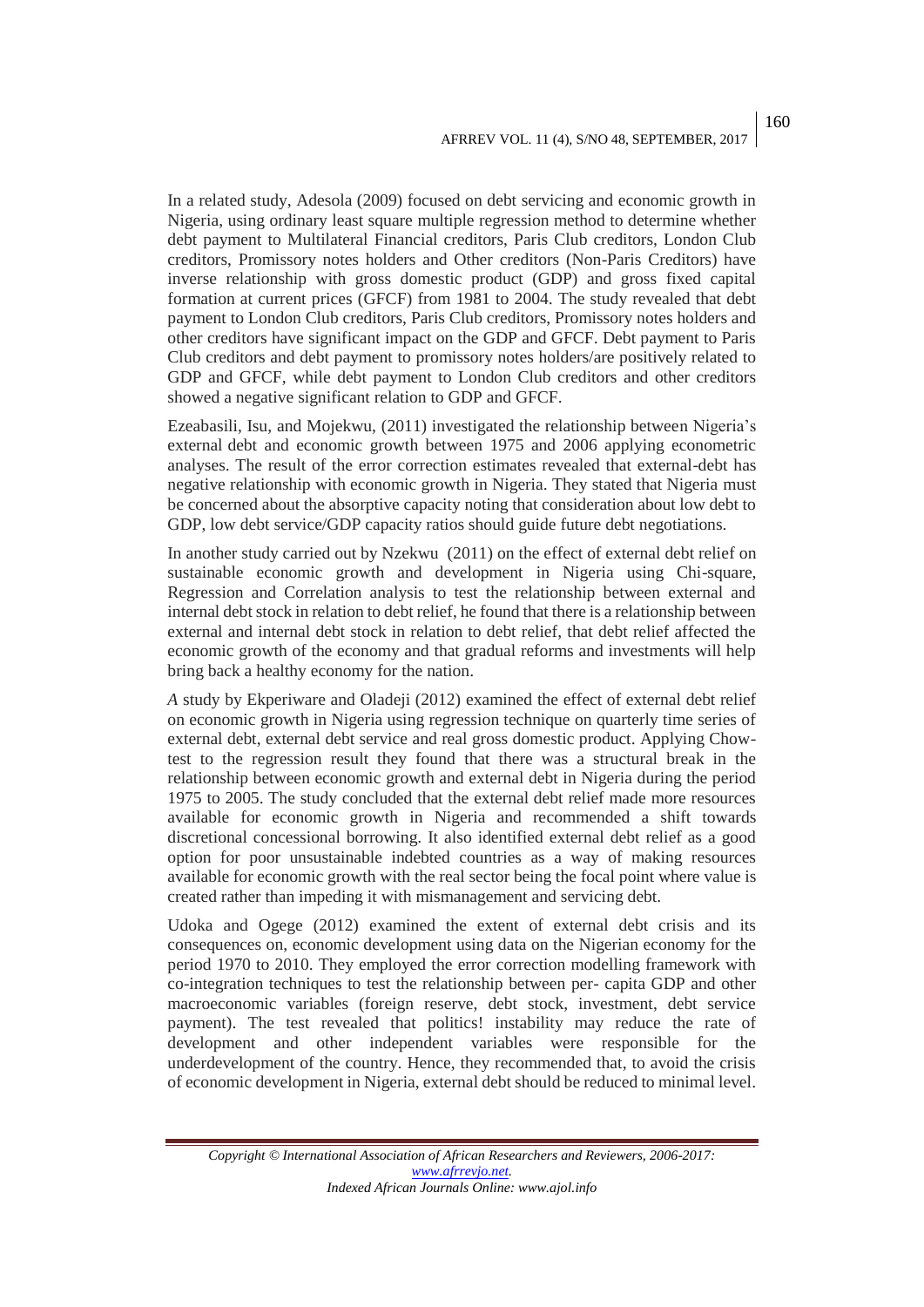In a similar study on impact of external debt on selected macroeconomic indicators in Nigeria (1970 - 2010), Okoli (2014) used regression analysis to analyze the extent to which external debts and its service costs impacted on such macroeconomic indicators as Gross Domestic Product (GDP), total export, total revenue, total reserve and exchange rate. The study showed that debt utilization, diffusion in the management of loans, poor documentation and deficient external debt accounting and politics in the management of debt in the 80's and 90's, our macroeconomic indicators had a negative trend thus aggravating debt burden at that period.

Obademi (2013) implemented time series data for the period 1970 - 2009 to analyze the relationship between external debt and economic growth. He concluded that the non-existence of long run relationship between external debt and economic growth in Nigeria indicates that increase in external debt could result to decrease in GDP. He therefore recommends, among other things that, government should strengthen policies that will improve better management of external debts in Nigeria.

Hameed et al (2013), examined the impact of real exchange rates on economic growth in South Africa. Using quarterly time series data for the period of 1994 to 2010. The Johansen cointegration and vector error correction model were applied to determine the impact of real exchange on economic growth in South Africa. Results of the study revealed that real exchange rates have a dampening long run impact on economic growth in South Africa. From the regression results, it was noted that undervaluation of the currency significantly hampers growth in the long run, whilst it significantly enhances economic growth in the short run. As such, the policy of depreciating exchange rates to achieve higher growth rates is only effective in the short run and is not sustainable in the long run. Based on the findings of this study, the authors recommend that misalignment (overvaluation and undervaluation) of the currency should be avoided at all costs.

Nwanne and Eze (2015) investigated the relationship between external public debt servicing and receipt and exchange rate fluctuations in Nigeria from 1981 to 2013. The findings of the study showed that external debt receipts and external debt servicing have positive short and long-run relationships with naira exchange rate fluctuations. The study concluded that whereas external public debt receipts affect exchange rate positively, external public debt servicing affects exchange rate negatively.

Hassan, Sule and Abu (2015) examined the effect of government debt on economic growth in Nigeria between 1986 and 2013 - using the ordinary least square method. The study revealed that the impact of government debt on economic growth over the period under review is insignificant - with external debt which has been enormous over the years contributing minimally to real gross domestic product. The findings of the study reveal that, if the course of consistent borrowing is not curbed, the economy will slump further: resorting to surplus budgeting, and igniting; increases in unemployment, decreases in total investment, falling reserves, increased exchange rate, higher inflation and consequently increased poverty. It is therefore recommended among others that borrowing should be a last recourse by the government to revitalize the economy, and if necessary, the loans should be sourced within the economy so that when the principal and interest on the loans are paid back, it will serve as a crowd-in-effect which in turn further accelerates economic activities in the country.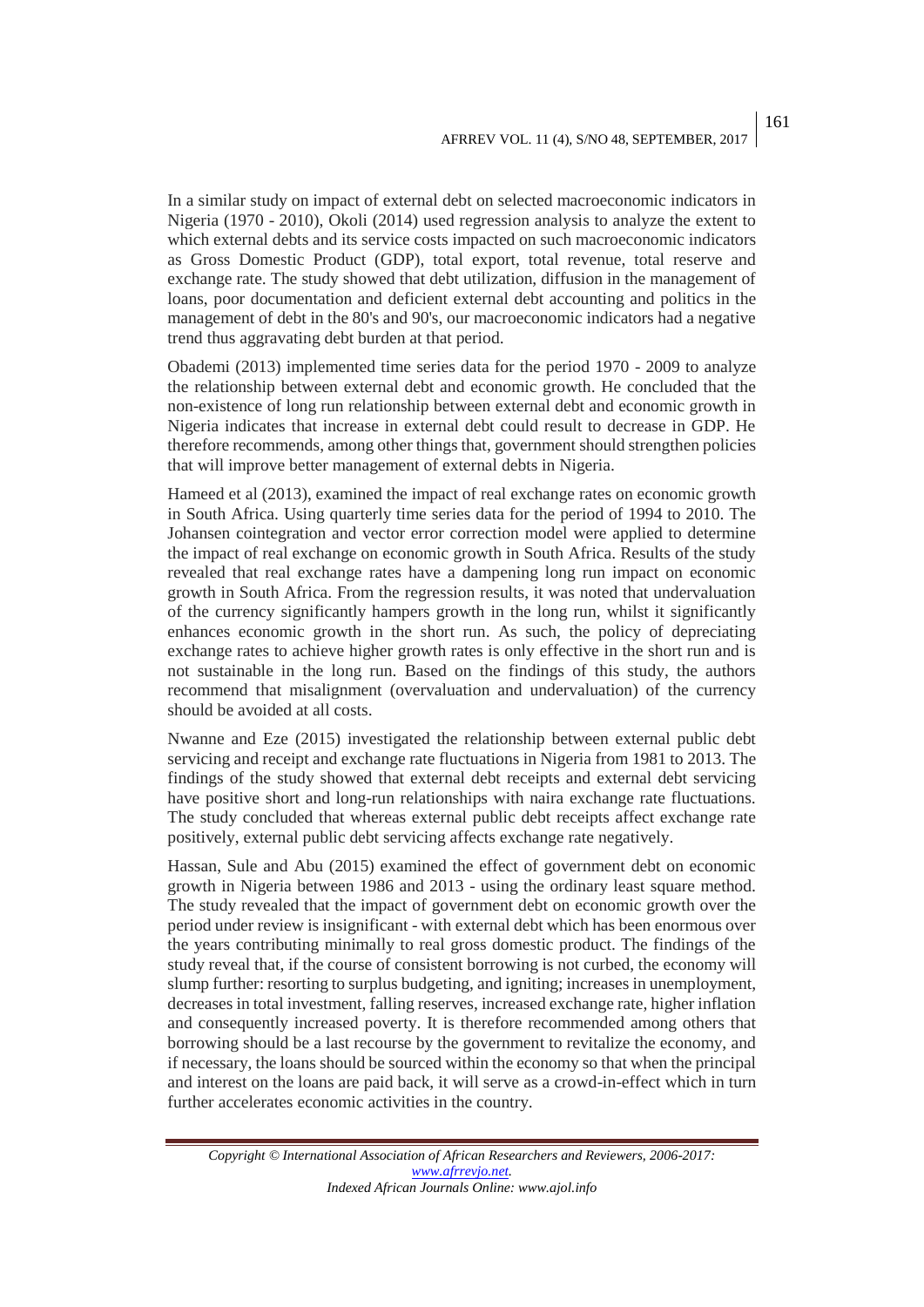Ibi and Aganyi (2015) analysed the impact of external debt on economic growth in Nigeria. It uses the variance decomposition and impulse response from Vector Auto-Regression (VAR). Based on the two-stage data processing, the result reveals that causation between external debt and economic growth is weak in the Nigerian context and external debt could thus not be used to forecast improvement or slowdown in economic growth in Nigeria. Hence, changes in GDP cannot be predicted with changes in external debt. For debt to promote growth in Nigeria, fiscal discipline and high sense of responsibility in handling public funds should be the watchword of Nigerian leaders.

Solomon (2016) investigated the impact of external debt on the Nigeria economy. Data was collected from the secondary source while the regression and granger causality methods of analysis were applied. The outcome of the regression analysis showed that external debt and external debt service have negative relationship with GDP. The granger causality test shows that GDP has a unidirectional causal relationship with external debt service which runs from GDP to external debt service, uni-directional causality exists between external debt and GDP which runs from external debt to GDP. It recommends that external debt should largely be for economic reasons rather than social or political reasons as this would increase the productivity of the nation.

Matthew and Mordecai (2016) examined the impact of public debt on economic development of Nigeria using annual time series data spanning 1986 to 2014. The study employed the Augmented Dickey-Fuller test, Johansen co-integral ion test, Error Correction Method (ECM) and the Granger Causality test. The Johansen co-integration test results revealed the presence of a long-run relationship among the variables viz; external debt stock, domestic debt stock, external debt servicing, domestic debt servicing and economic development (proxied with GDP per capita) in Nigeria. The ECM results revealed that external debt stock and external debt servicing have insignificant negative relationship with economic development in Nigeria, however, domestic debt stock has a direct and significant relationship with economic development while domestic debt service payment was significant but inversely related to economic development in Nigeria. The study recommended that the government should reduce the level of external debt it accumulates overtime, but domestic debt accumulation would contribute significantly to the development of the economy.

Udofia and Akpanah (2016) investigated the impact of external debt on economic growth in Nigeria. The issue was empirically examined using the cointegration test and the error correction test for Nigeria over the period 1980 to 2012. Findings from this study supported the traditional view between external debt and growth. Also, the study found the non-existence of debt overhang problem for Nigeria. It is recommended from the study that development activities in Nigeria be financed through increased export earnings spearheaded by export led growth strategy as well as investment in human capital as these can be the best alternative to external debt in the longrun.

# **Methodology**

The research design adopted in this study is expost-facto as it involves time series data. This research work depended mainly on secondary data which are time series data sourced from CBN Statistical Bulletin from 1985-2015.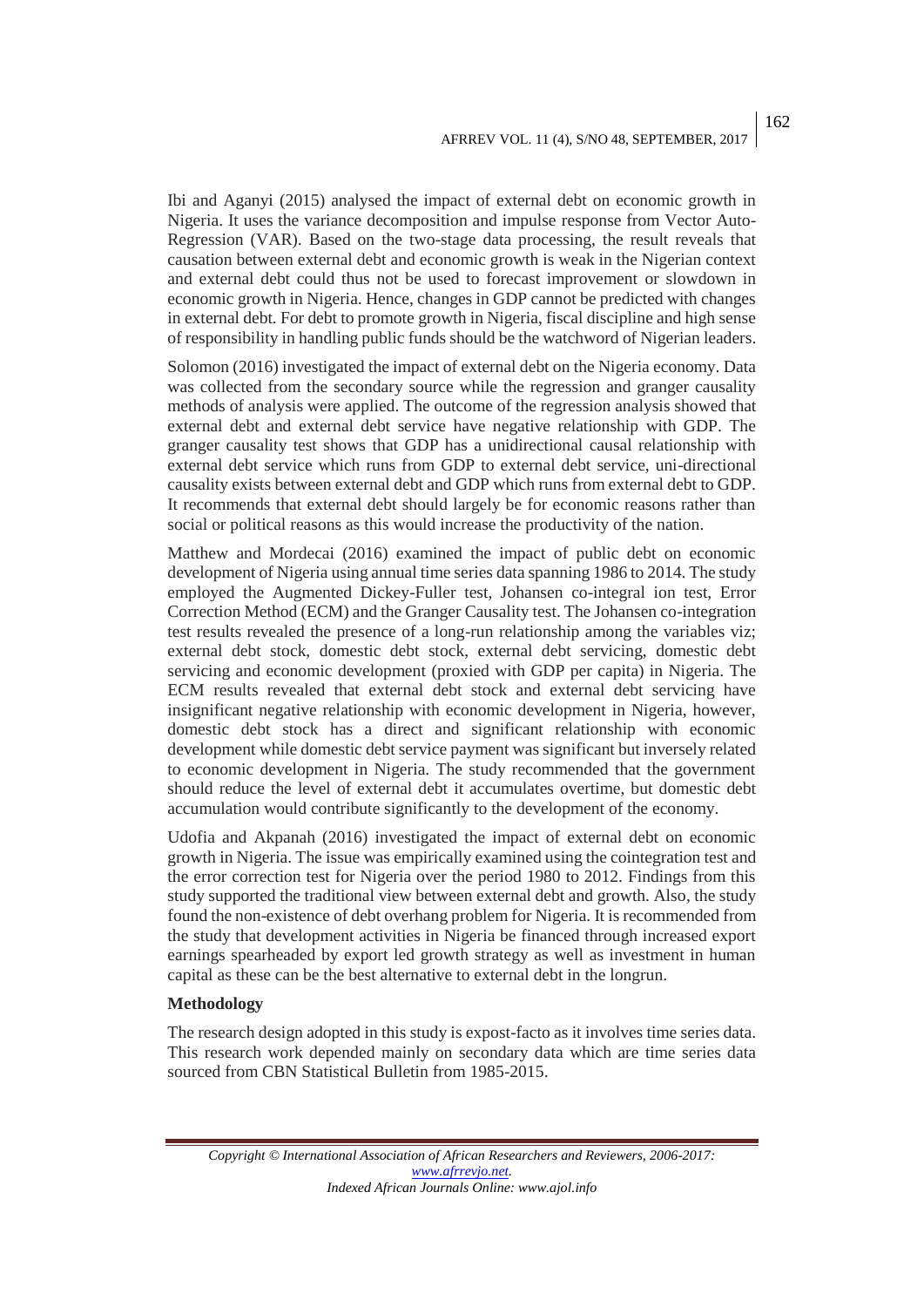### **Specification of the Model**

The functional relationship between the dependent variable and proxies can be expressed as:

$$
GDP = f (DSPT EXDT, EXR, FXR)
$$
\n<sup>(1)</sup>

The model employed in the study includes the following:

$$
Y = \beta 0 + \beta 1X1 + \beta 2X2 + \beta 3X3 + \beta 4X4 + U
$$
 (2)

That is,  $GDP = \beta 0 + log\beta 1DSPT + log\beta 2DEXDT + log\beta 3EXR + log\beta 4FXR + U$ Gross

Where:

| <b>Gross Domestic Product</b> |     | GDP         |
|-------------------------------|-----|-------------|
| Debt Service Payment          |     | <b>ASPT</b> |
| External debt                 |     | <b>EXDT</b> |
| <b>External Reserves</b>      | $=$ | <b>EXR</b>  |
| Foreign Exchange Rate         | $=$ | <b>FXR</b>  |
| Stocahstic error term         |     | H           |
|                               |     |             |

Appriori expectation:  $\beta_1 < 0, \beta_2 > 0, \beta_3 > 0$  and  $\beta_4 > 0$ 

# **Estimation Procedure**

# **Unit root Test**

In time series analysis, before running the cointegration test the variables must be tested for stationarity. For this purpose, we use the conventional ADF tests. Therefore, before applying this test, we determine the order of integration of all variables using unit root tests by testing for null hypothesis  $H_0: \beta = 0$  (i.e  $\beta$  has a unit root), and the alternative hypothesis is  $H_1: \beta < 0$ . This is to ensure that all the variables are integrated at 1(1) to avoid spurious result.

### **Johansen Cointegration**

This study adopted a dynamic vector autoregressive regression (VAR) which explores cointegration. The essence is to observe the long run-and short dynamics. For instance, given a VAR with possible long run cointegration amongst a set of variables.

Therefore, we start with the Johansen co-integration equation which starts with the vector auto regression (VAR) of order  $p$  is given by:

 $(3)$ 

$$
y_t = \mu + A_1 y_{t-1} + \dots + A_p y_{t-p} + \varepsilon_t
$$
 (3)  
Where  $y_t$  is a (n x 1) vector of variables under consideration in log form that are  
Integrated at order one commonly denoted 1(1),  $n = 5A_p$  are the parameters to be

*estimated,* 
$$
\varepsilon_t
$$
 *are the random **errors. This** (*VAR*) can be rewritten as;  
\n
$$
\Delta y_t = \mu + \Pi y_{t-1} + \dots + \sum_{i=1}^{P-1} \Gamma_i y_{t-i} + \varepsilon_t
$$
\n(4)*

Where,  $\Pi = \sum_{i=1}^{p} A_i - 1$  and  $\Gamma_i = -\sum_{j=i+1}^{p} A_j$  $j = i + 1$ (5)

The above equation is a pure Johansen Cointegration test. Gragory and Hansen 11996) noted that the Johansen test is a test for co-integration that allows for more than one

*Copyright © International Association of African Researchers and Reviewers, 2006-2017: [www.afrrevjo.net.](http://www.afrrevjo.net/)*

*Indexed African Journals Online: www.ajol.info*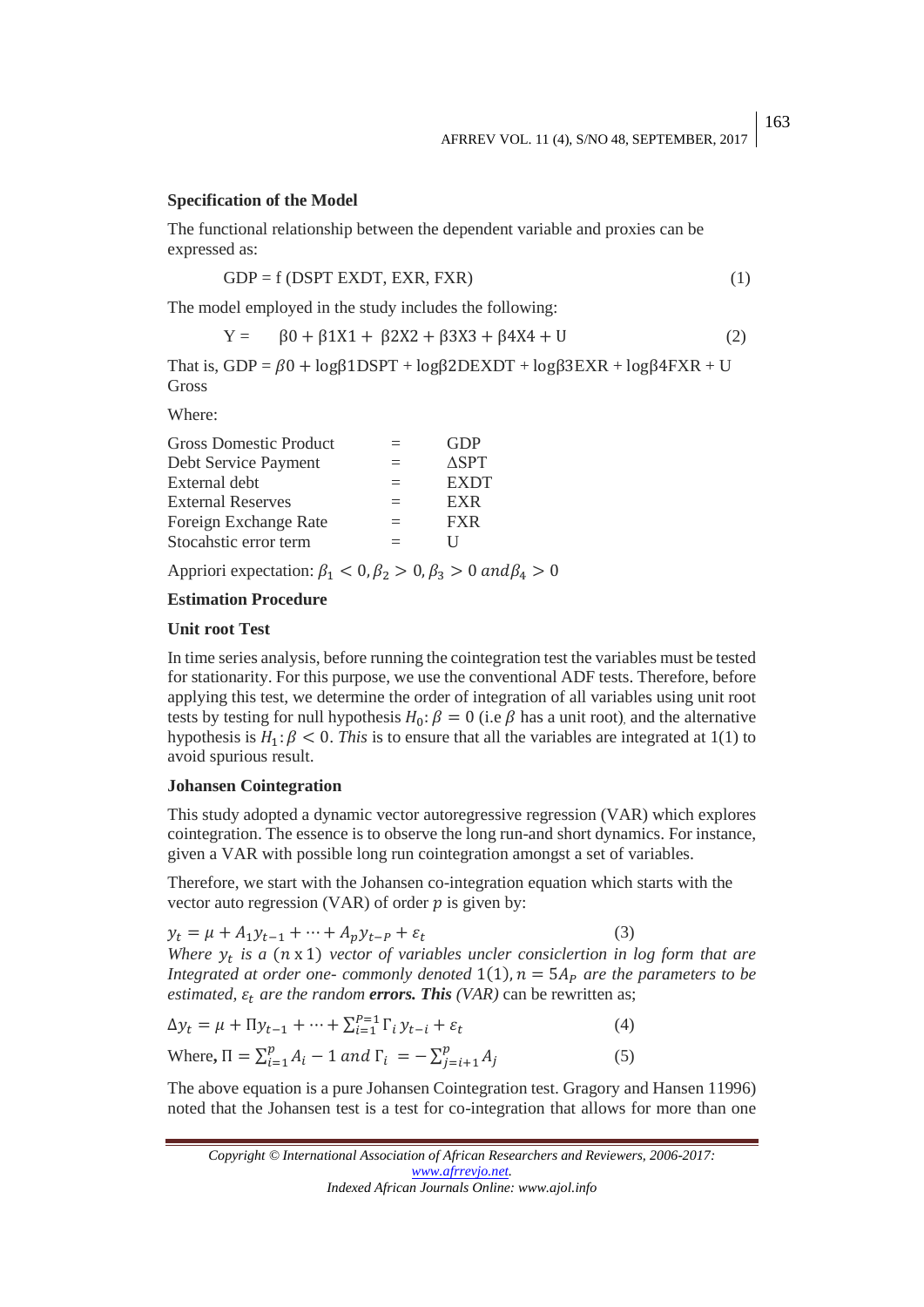co-integration relationship. If the coefficient matrix  $\Pi$  has reduced rank  $r < n$ , then there exist n x r matrices of  $\alpha$  and  $\beta$  each with rank r such that

$$
\Pi = \alpha \beta' \tag{6}
$$

Where r is the number of co-integrating relationship, the element is  $\alpha$  is known as the adjustment parameters in the vector error correction model and each column of  $\beta$  is a cointegrating vector. It can be shown that, for a given r, the maximum likelihood estimator of  $\beta$  define the combination of  $y_{t-1}$  that yield the *r* largest canonical correlations of  $\Delta y$  with  $y_{t-1}$  after correcting for lagged differences and deterministic variables when present. The two-different likelihood ratio test of significance of these canonical correlations are the trace test and maximum eigen value test, shown respectively below

$$
\lambda_{trace}(r) = -T \sum_{i=r+1}^{n} ln(1 - \hat{\lambda}_l)
$$
\n*and*\n
$$
\lambda_{max}(r, r+1) = -T ln(1 - \hat{\lambda}_{r+1})
$$
\n(8)

Here, T is the sample size and  $\hat{\lambda}_l$  is the *i*<sup>th</sup>ordered eigen value from the  $\Pi$  matrix in equation 3 or largest canonical correlation. The trace tests the null hypothesis that the number of  $r$  co-integrating vector against the alternative hypothesis of  $n$  co-integrating vector where  $n$  is the number of endogenous variables. The maximum eigenvalue tests the null hypothesis that there are  $r$  cointegrating vectors against an alternative of  $r +$ 1 (see Brooks 2002).

### **Granger Causality Test**

To determine the direction of causality between the variables, we employ the standard Granger causality test (Granger, 1969). The test is based on error correction (ECM), which suggests that while the past can cause or predict the future, the future cannot predict or cause the past. Thus, according to Granger  $(1969)$ , X Granger causes Y if past values of X can be used to predict Y more accurately than simply using the past values of Y. The test is based on the following regressions:

$$
Y_{t} = \alpha_{0} + \sum_{i} (i = 1) \wedge n \alpha_{i}^{y} Y_{t-1} \sum_{i=1}^{n} Xt - 1 \alpha_{i} X + U_{t}
$$
\n(9)

$$
X_{t} = \beta_{0} + \sum_{i} (i = 1) \land n \beta_{i}^{y} Y_{t-1} \sum_{i=1}^{n} Xt - K \beta_{i} X + Y_{t}
$$
\n(10)

Where  $X_t$  and  $Y_t$  are the variables to be tested while  $U_t$  and  $V_t$  are white noise disturbance terms. The null hypothesis  $\alpha_i^X = \beta_i^Y = 0$  for all i's is tested against the alternative hypothesis  $\alpha_i^X \neq 0$  and  $\beta_i^Y = 0$ . If the co-efficient of  $\alpha_i^X$  are statistically significant but that of  $\beta_i^y$  are not, then X causes Y. If the reverse is true, then Y causes X. However, where both co-efficient of  $\alpha_i^X$  and  $\beta_i^Y$  are significant then causality is bidirectional.

According Engle and Granger (1987), as a set of variables Yt is said to be co-integrated of der (d,b) denoted  $Yt = CI(d,b)$  if all components of Yt are integrated of order d or b (band d > 0) and there exists a vector  $(\beta = (\beta_1, \beta_2, ... \beta_n))$  such that a linear combination  $Y\beta Y_t$ i=  $(\beta_1 Y_{1t} + \beta_2 Y_{2t} + \cdots, \beta_n Y_{nt}$  is not integrated of order (d,b).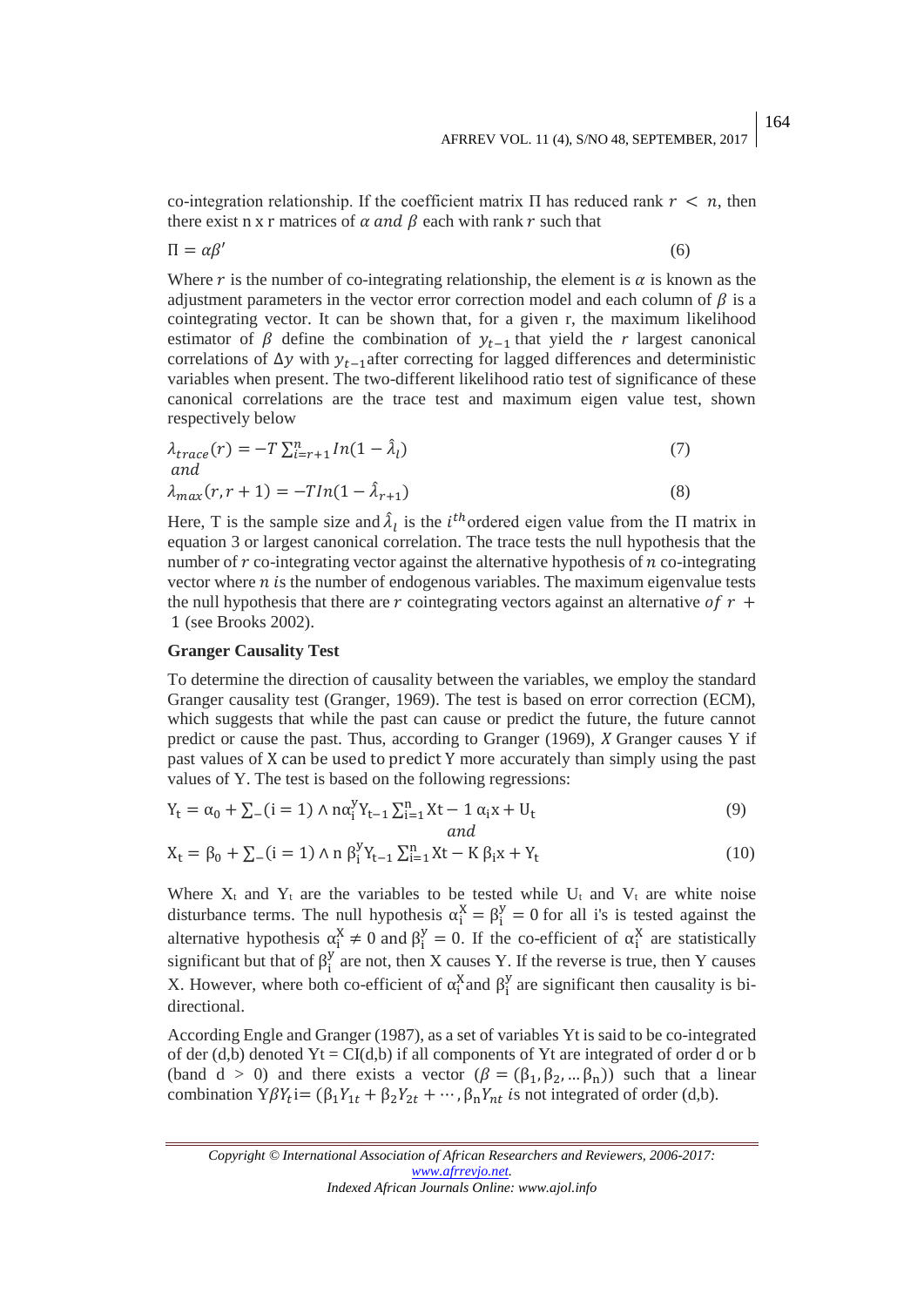### **Error Correction Mechanism (ECM)**

The next step is to estimate the equation using ordinary least square (OLS) technique. Having ascertained whether or not co-integration exists, then the next step requires the construction of error correction model to model dynamics relationship. The purpose of the error correction model is to indicate the speed of adjustment from the short-run equilibrium to the long-run equilibrium state. If co-integration is accepted, it suggests that the model is best specified in the first difference of its variables with one period lag of the residual {ECM (-1)} as an additional regressor.

The advantage of using error correction models (ECM) is that it incorporates the variables at both side levels and first differences and thus ECM captures the short run disequilibrium situations as well as the long-run equilibrium adjustments between variables (Mukhtar et al, 2007). Co-integration is a test for equilibrium between nonstationary variables integrated of the same order.

# **Estimation and Data Analysis**

### **1. Regression Analysis**

Table 1: table showing the log- regression of GDP on DSPT, EXDT, EXR, and FXR

| Dependent Variable: LOG(GDP)                |             |                       |             |          |
|---------------------------------------------|-------------|-----------------------|-------------|----------|
| Method: Least Squares                       |             |                       |             |          |
| Date: 04/07/17 Time: 01:45                  |             |                       |             |          |
| Sample (adjusted): 2 31                     |             |                       |             |          |
| Included observations: 30 after adjustments |             |                       |             |          |
| Variable                                    | Coefficient | Std. error            | t-statistic | Prob.    |
| C                                           | 1.466011    | 0.549959              | 2.665676    | 0.0133   |
| LOG(DSPT)                                   | $-0.182986$ | 0.089572              | $-2.042902$ | 0.2517   |
| LOG(EXDT)                                   | 0.318474    | 0.149948              | 2.123894    | 0.0438   |
| LOG(EXR)                                    | 0.771500    | 0.124214              | 6.211029    | 0.0000   |
| LOG(FXR)                                    | 0.196990    | 0.089743              | 2.195055    | 0.0377   |
|                                             |             |                       |             |          |
| R-squared                                   | 0.917519    | Mean dependent var    |             | 4.745480 |
| <b>Adjusted R-squared</b>                   | 0.904322    | S.D. dependent var    |             | 1.194539 |
| S.E. of regression                          | 0.369494    | Akaike info criterion |             | 0.997648 |
| Sum squared resid                           | 3.413147    | Schwarz criterion     |             | 1.231181 |
| Log likelihood                              | -9.964714   | Hannan-Quinn criter.  |             | 1.072357 |
| F-statistic                                 | 69.52464    | Durbin-Watson stat.   |             | 2.0314   |
| Prob(F-statistic)                           | 0,000000    |                       |             |          |
| Source: Eviews software 9                   |             |                       |             |          |

The table above shows the estimated model as

GDP=1.4660110.182986LOG(DSPT)+0.318474LOG(EXDT)+0.771500LOG(EXR+ 0.196990LOG(FXR)

GDP and DSPT are inversely related, that is, a unit increase in DSPT will lead to 18.3% decrease in GDP which conforms to expectation. The t-cal prob.value of 0.2517 that debt service payment has no significant effect on Nigeria's GDP. EXDT and GDP are positively related. A unit increases in EXRD will lead to an increase of 31.8% in GDP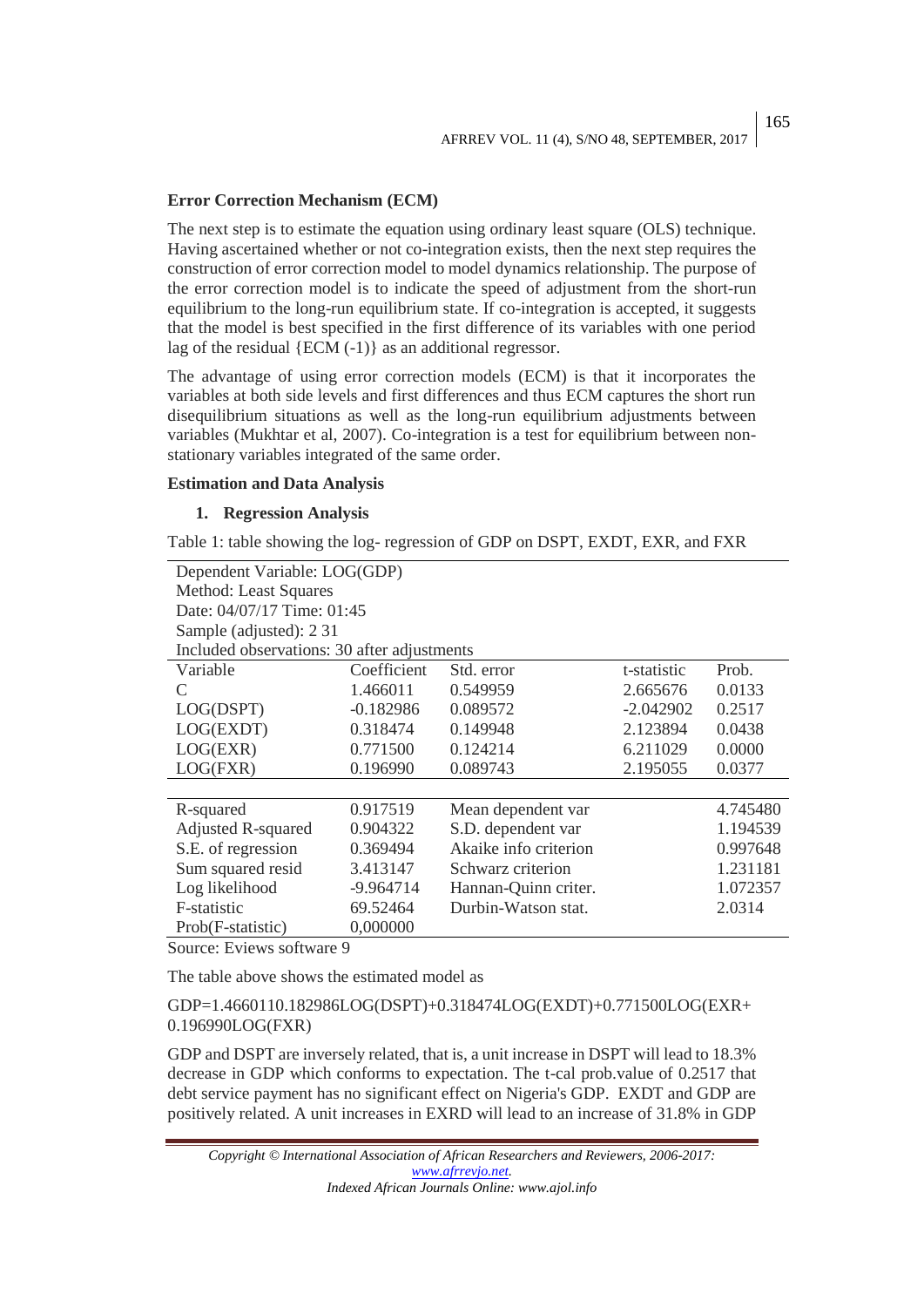which conforms to expectation. The t-cal prob.value of 0.0438 implies that external debt has significant effect on Nigeria's GDP.

EXR and FXR are also positively related with GDP which imp lies that increase in external reserve and foreign exchange will lead to 77.15% and 19.67% respectively increase in GDO. The t-cal prob-value of EXR which is 0.0000 and FXR which is 0.0517 indicates we reject the null hypothesis and accept that external reserve and exchange rate have significant relationship with GDP.

The adjusted coefficient of determination,  $R^{-2}$ , shows that about 90.4% of the total variation in GDP is explained by DSPT, EXDT, EXR, and FXR. The remaining 9.6% is due to error sources.

| <b>Augument Dickey Fuller (ADF)</b> |         |                 |         |      |                             |
|-------------------------------------|---------|-----------------|---------|------|-----------------------------|
| <b>Levels</b>                       |         | <b>Ist Diff</b> |         |      |                             |
| t-Stat.                             | p-value | t-stat.         | p.value |      |                             |
| $-1.6326$                           | 0.3124  | $-4.2146$       | 0.0024  | 1(1) |                             |
| 1.21656                             | 0.7456  | $-3.3456$       | 0.0126  | 1(1) |                             |
| $-1.61384$                          | 0.3468  | $-3.5464$       | 0.0156  | 1(1) |                             |
| $-1.24061$                          | 0.5676  | $-3.3204$       | 0.0317  | 1(1) |                             |
| $-0.0654$                           | 0.8467  | $-4.2146$       | 0.0046  | 1(1) |                             |
|                                     |         |                 |         |      | <b>Order of integration</b> |

### **2. Stationarity Test**

Table 2 Unit root test

\*\*level of significance at 5% \*\*\* level of significant at 1%

Source: various computation from view 9

All the data are transformed into the natural log form. To determine the order of integration of the variables, the ADF (augmented Dickey-Fuller) test which the null hypothesis is  $H_0 = \beta = 0$  (ie  $\beta$  has a unit root), and the alternative hypothesis is  $H_1 =$  $\beta$  < 0 are implemented. The results for the level and differenced variables are presented in table 2.

The stationarity tests were performed first in levels and then in first difference to establish the presence of unit roots and the order of integration in all the variables. The results of the ADF stationarity tests for each variable show that the tests fail to reject the presence of unit root for data series in level, indicating that these variables are nonstationary in levels. The first difference results show that these variables are stationary at 1% and 5% significance level (integrated of order one  $1(1)$ ). As mentioned earlier, a linear combination of  $I(1)$  series could be  $I(0)$  if the series are cointegrated. We thus proceed to test for cointegration of the time series.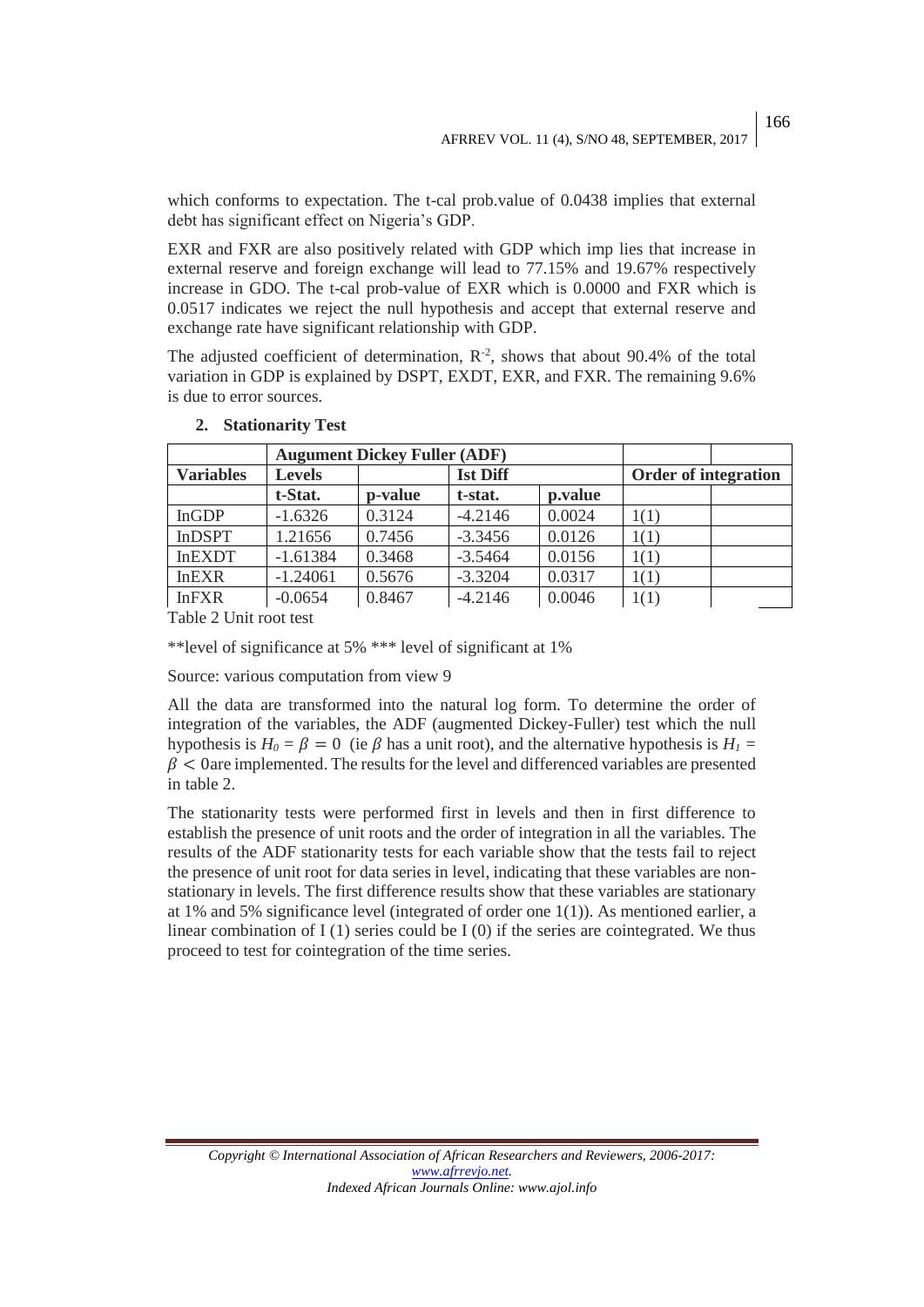# **3. Lag Selection**

Endogenous variables: InGDP, InDSPT, InEXDT, InEXR, InFXR

| VAR Lag Order Selection Criteria                          |                                               |           |            |            |           |            |  |
|-----------------------------------------------------------|-----------------------------------------------|-----------|------------|------------|-----------|------------|--|
| Endogenous variables: InGDP, InDSPT, InEXDT, InEXR, InFXR |                                               |           |            |            |           |            |  |
| Lag                                                       | SC.<br>HO<br>AIC<br><b>FPE</b><br>LR<br>Log L |           |            |            |           |            |  |
|                                                           | $-94.460$                                     | <b>NA</b> | 0.000564   | 6.42567    | 6.60456   | 6.61024    |  |
|                                                           | 74.4617                                       | $261.20*$ | $7.55e-0*$ | $-2.2126*$ | $-07656*$ | 1.64354*   |  |
|                                                           | 93.46126                                      | 23.6024   | 1.26E-06   | $-1.7646$  | 0.0567    | $-1.04042$ |  |
| Table 3.<br>VAR lag order selection criteria              |                                               |           |            |            |           |            |  |

VAR lag order selection criteria

\* indicates lag order selected by the criterion, LR: sequential modified LR test statistic (each test at 5% level), FPE: Final prediction error, AIC: Akaike information criterion, SC: Schwarz information criterion, HQ; Hannan-Quinn information criterion.

From the table, our optimal using Akaike information criterion is lag1.

| Hypothesis                            | Trace             | critical<br>5% | Max. Eigen | critical<br>5% |
|---------------------------------------|-------------------|----------------|------------|----------------|
|                                       | <b>Statistics</b> | value          | value      | value          |
| $r=0$                                 | 75.604*           | 62.724         | 49.746*    | 35.764         |
| $r\leq 1$                             | 36.764            | 46.946         | 16.246     | 26.542         |
| $r \leq 2$                            | 20.641            | 27.646         | 11.426     | 20.242         |
| $\frac{\frac{1}{r \leq 3}}{r \leq 4}$ | 7.624             | 16.226         | 7.642      | 13.342         |
|                                       | 0.221             | 4.246          | 0.221      | 4.246          |
|                                       |                   |                |            |                |

# **4. Johansen Cointegration**

Table 4: Johansen cointegration result

\*Level of significant at 10% \*\*level of significance at 5% \*\*\* level of significant at 1%

# Source: computation from view 9

The results of the cointegration test, based on the Johansen cointegration approach are presented in table 4. The author established lag 1 using akaike criterion (see table 3). Cointegration is tested on the long-run relationship between the dependent variable and independent variables. The table indicates that the test failed to accept the null hypothesis of no cointegration at 5% level of significance. Both the trace and maximum Eigen value suggest that there is a common stochastic trend and as such the number of free random walks has been reduced by one. Therefore, GDP and independent variables have at least one common stochastic trend driving the relationship between them. The Johansen co-integration test shows this by cointegation test shows this by comparing the statistic values with this, there is at most 1 cointegrating equation in the model with both trace and maximum eigen value suggest 5% significance level. This implies that an equilibrium relationship exists among the co-integrating variables. In addition, no matter the fluctuation in the short-run, these variables have the tendency to return to this equilibrium path in the long-run.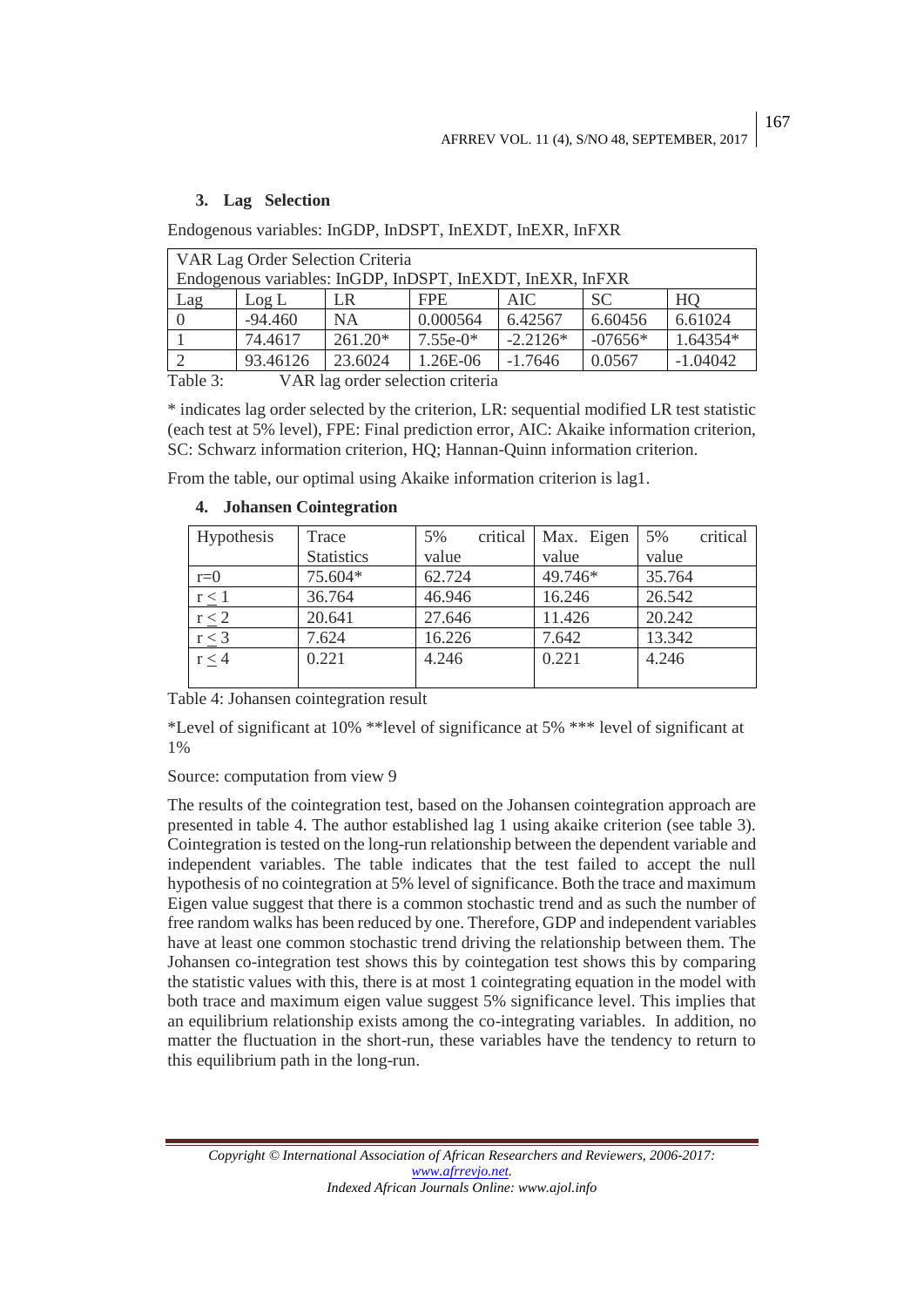| Dependent variable $\Delta$ (Log(GDP) |                              |                       |            |         |  |  |
|---------------------------------------|------------------------------|-----------------------|------------|---------|--|--|
| Method:<br>Least square               |                              |                       |            |         |  |  |
| Date:                                 | 04/07/17<br>Time: 2:04       |                       |            |         |  |  |
| Sample (adjusted: 31                  |                              |                       |            |         |  |  |
| Included obs: 27 after adjsutements   |                              |                       |            |         |  |  |
| <b>Variable</b>                       | <b>Coefficient</b>           | Std. error            | $t-$       | Prob.   |  |  |
|                                       |                              |                       | statistics |         |  |  |
| $\mathsf{C}$                          | 0.31676                      | 0.06734               | 2.7346     | 0.0249  |  |  |
| $\Delta (Log(GDP(-1)))$               | 0.247645                     | 0.16754               | 1.86112    | 0.0442  |  |  |
| $\Delta (Log(GDP(-2)))$               | 0.49774                      | 0.24261               | $-2.72024$ | 0.0615  |  |  |
| $\Delta$ (Log(DSPT)                   | $-0.2764420$                 | 0.112450              | 2.64250    | 0.42042 |  |  |
| $\Delta (Log(DSPT(-1)))$              | $-0.522407$                  | 0.115240              | 4.57062    | 0.70062 |  |  |
| $\Delta (Log(DSPT(-3)))$              | $-0.201226$                  | 0.040702              | $-1.11626$ | 0.48360 |  |  |
| $\Delta (Log(EXDT(-2)))$              | 0.210724                     | 0.116240              | $-2.10422$ | 0.02466 |  |  |
| $\Delta (Log(EXR))$                   | 0.24324                      | 0.07642               | 2.70246    | 0.0126  |  |  |
| $\Delta (Log(EXR(-1)))$               | 0.28764                      | 0.06624               | $-2.7246$  | 0.01272 |  |  |
| $\Delta (Log(EXR(-3)))$               | 0.12642                      | 0.06748               | 1.40642    | 0.0554  |  |  |
| $\Delta (Log(FXR))$                   | 0.17647                      | 0.11462               | $-1.71664$ | 0.0249  |  |  |
| $\Delta (Log(FXR(-1)))$               | 0.15643                      | 0.12642               | $-1.34330$ | 0.0945  |  |  |
| $ECM(-1)$                             | $-0.94383$                   | 0.12430               | $-4.74002$ | 0.00042 |  |  |
|                                       |                              |                       |            |         |  |  |
| R-squared                             | 0.86504                      | Mean dependent var    |            | 0.24596 |  |  |
| Adjusted R-squared                    | 0.70456                      | S.D. dependent var    |            | 0.16206 |  |  |
| S.E. of regression                    | 0.12426                      | Akaike info criterion |            | 1.14730 |  |  |
| Sum squared resid                     | 0.17242                      | Schwarz criterion     |            | 0.56436 |  |  |
| Log likelihood                        | 26.6114                      | Hannan-Quinn criter.  |            | 0.70507 |  |  |
| F-statistic                           | 4.2706                       | Durbin-Watson stat.   |            | 2.24062 |  |  |
| Prob(F-statistic)<br>$\sim$           | 0.007046<br>$\sim$<br>$\sim$ |                       |            |         |  |  |

Table 5: **Parsimonious Error Correction Model**

Source: computation from eview 9

Table 5 above presents results of parsimonious error correction model conducted to further analyse the long-run relationship between the variables and to capture the shortrun deviations of the parameters from the long-run equilibrium by incorporating period lagged residuals. The results show that external debt service (DSPT) is negative and insignificantly related to GDP. External debt stock is positive and significantly related to GDP. The control variables namely external reserve (EXR) and exchange rate (FXR) are positive and significantly related to GDP.

The Durbin- Watson statistic is approximately 2.24 indicating absence of autocorrelation in the model. The error correction coefficient is correctly signed and significant with value of -0.94383. This shows that the speed of adjustment of the model one to any short-run shock is approximately 94.38 percent per annum. The Fstatistic is 4.2706 we therefore conclude that external debt impacts significantly on economic growth in Nigeria.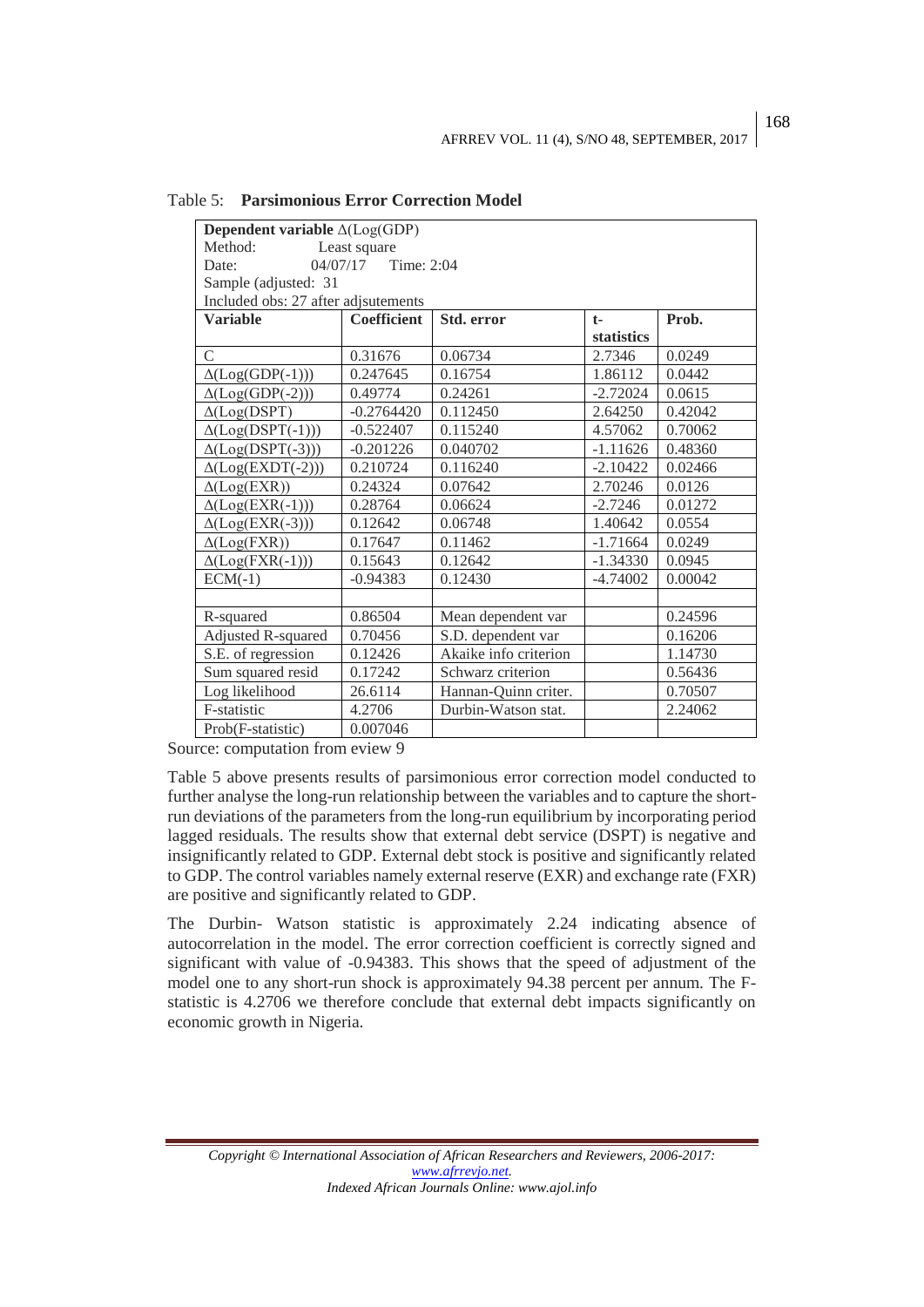# **5. The Granger-Causality Test**

Table 6: Pairwise Granger Causality Tests Date: 04/07/17 Time 01:52 Sample: 131 Lags: 2

| Null hypothesis                        | Obs | F-statistic | Prob.  |
|----------------------------------------|-----|-------------|--------|
| GDP does not Granger Cause DSPT        | 29  | 1.88664     | 0.1734 |
| DSPT does not Granger Cause GDP        |     | 0.01120     | 0.9889 |
| GDP does not Granger Cause EXDT        | 29  | 3.78545     | 0.0372 |
| <b>EXDT</b> does not Granger Cause GDP |     | 0.14160     | 0.8687 |
| GDP does not Granger Cause EXR         | 29  | 2.07746     | 0.1472 |
| EXR does not Granger Cause GDP         |     | 0.01120     | 0.9889 |
| GDP does not Granger Cause FXR         | 29  | 2.84358     | 0.0788 |
| FXR does not Granger Cause GDP         |     | 7.60077     | 0.0029 |

**Source:** *E Views software*

From the table above, it can be said that there is no causality relationship between external debt service and GDP. There is however unidirectional causality relationship with external debt and GDP running from GDP. Furthermore, there is no causality relationship between GDP and external reserve. The result however shows a unidirectional causality relationship between exchange rate and GDP.

# **Discussion of Findings**

From the result of the analysis, it was observed that debt service payment is negatively related with GDP. This agrees with the apriori expectation since debt service payment, being a resource drain exercise, is expected to be negatively related with economic growth. The t-cal prob.value which was found to be 0.0517 indicates that there is no significant relationship between the variables. The error correction test further indicates that there is no long run relationship between external debt service and GDP. This agrees with the theory of debt overhang which states that if there is some likelihood that in future, debt will be larger than the country's repayment ability, expected debtservice cost will discourage further domestic and foreign investment and thus harm growth (Bovensztem, 1990). The negative effect of this finding also supports earlier studies by Clements, Bhattacharya & Nguyen (2003) Frankal & Dude (1989).

The findings also reveal that external debt is positively related with GDP as indicated by its coefficient (0.318474). The t-cal prob.value at 0.438 shows that external debt significantly impacted on Nigeria's economic growth. This result was further supported by the error correction test which found a long run relationship between the two. The findings therefore support apriori expectation as external debt is expected to be either positively or negatively related with economic growth depending on the usage of such external debt. Earlier studies by Ezike and Mojekwu (2011) and Solomon (2016) have also found that external debt use in Nigeria impacted on its economic growth thus supporting the present findings.

Findings show a positive relationship between external reserves and economic growth while the t-cal prob. value at 0.000 implies that growth in external reserve significantly impacts on Nigeria's economic growth.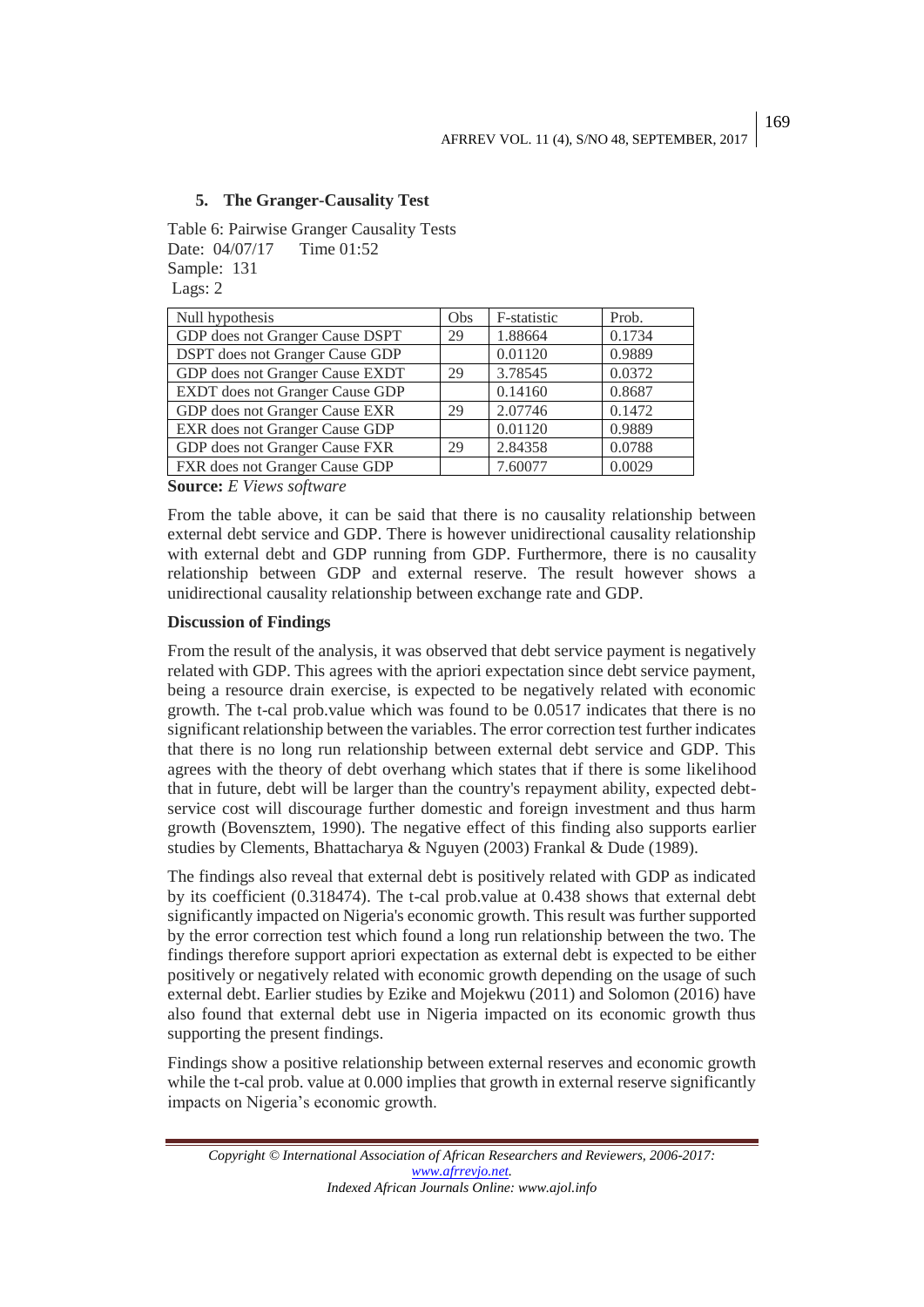The study also shows a positive relationship between foreign exchange rate and GDP which implies that the management of debt by way of debt service payment tends to affect exchange rate, which in turn affects economic growth. The t-cal prob.value of 0.0377 indicates that there is significant relationship, with the Error correction test confirming a long run relationship between exchange rate and GDP.

Findings reveal that there is no significant causality relationship between external debt service and GDP. there is however a unidirectional causality relationship between external debt and GDP running from GDP.

# **Conclusion**

Based on the overall results of the study, the following conclusions are reached.

- 1) Debt service payment has negative effect on Nigeria's GDP.
- 2) External debt has positive and significant effect on Nigeria's economic growth.
- 3) External debt has long-run significant effect on economic growth.
- 4) There is a unidirectional causality relationship between external debt and economic growth while external debt service has no significant causal relationship with growth index.

# **Recommendations**

From the findings and conclusion above, this study provided the following recommendations for policy makers, government agencies and appropriate authority for action

- 1. External debt should be used for the purpose for which it was borrowed and such should be on basic and infrastructural development that will help improve on the business environment and economic output making for ease of repayment.
- 2. Debt management policy should be properly initiated to reduce the negative effect of debt service on the economy as shown in the findings.
- 3. Efforts should be geared towards diversifying the economy and government revenue as this will help reduce the use of external loan to fund government projects.
- 4. There is need to strengthen the naira, therefore authorities should adopt policies that will encourage foreign investment and reduce demand for foreign good
- 5. Development activities in Nigeria should be financed through increased export earnings spearheaded by export-led-growth strategy as well as investment in human capital as these would be the best alternative to external debt in the longrun

170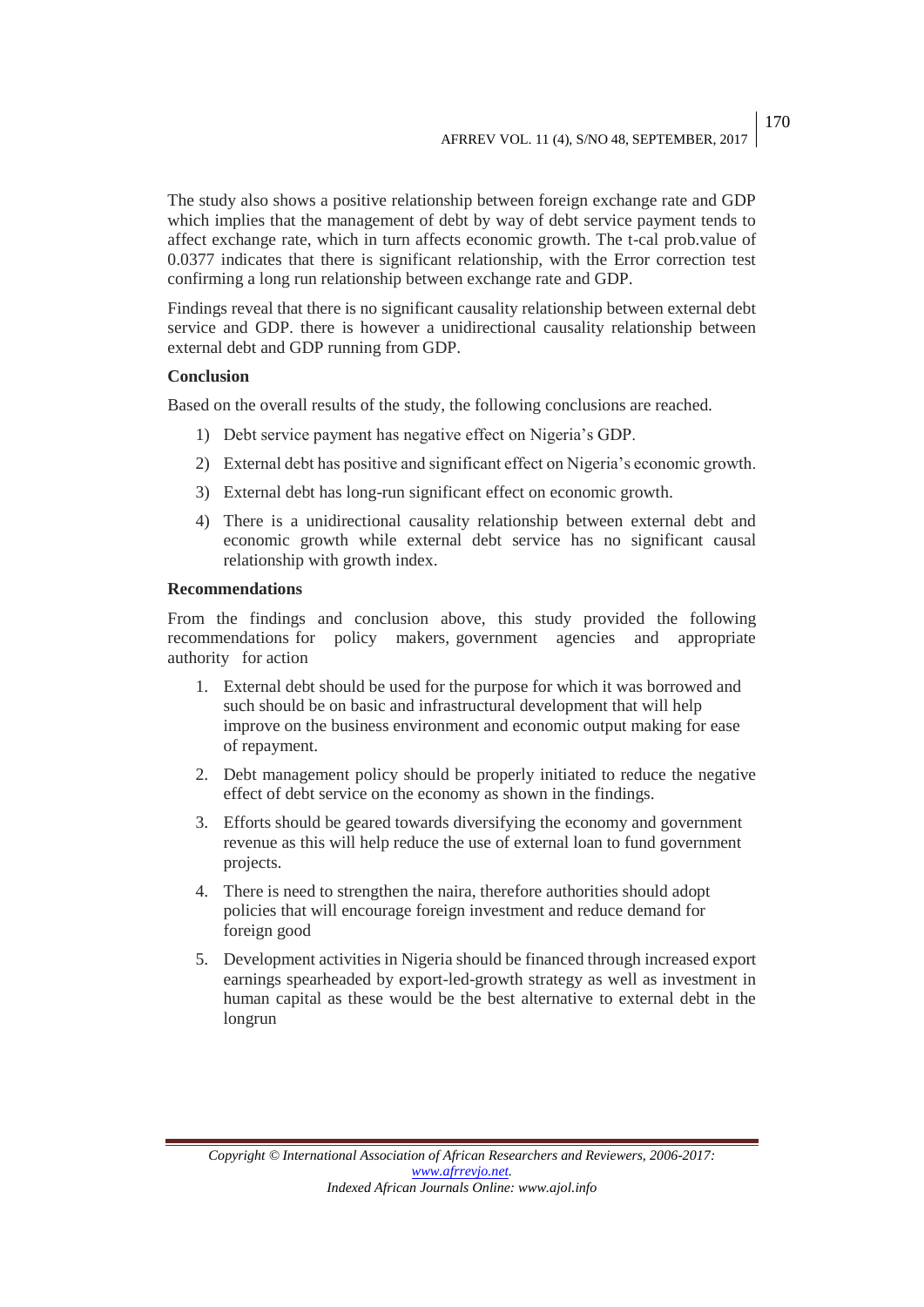# **APPENDIX I**

External debt service payment, external debt, external reserve, foreign exchange rate and Gross Domestic Product (1985-2015)

|            |            | <b>EXDT</b> |          |              |                             |
|------------|------------|-------------|----------|--------------|-----------------------------|
| Year       | DSPT (N'b) | (N'm)       | EXR(N'b) | $FXR(N/\$1)$ | $GDP(\mathbf{A}^{\prime}b)$ |
| 1985       | 1.500700   | 18.65500    | 1.892    | <b>NA</b>    | 28.874                      |
| 1986       | 1.278600   | 22.21600    | 1.350    | 2.0200       | 20.721                      |
| 1987       | 0.740000   | 29.02500    | 1.498    | 4.0200       | 24.093                      |
| 1988       | 1.581900   | 29.62400    | 0,933    | 4.5400       | 23.272                      |
| 1989       | 1.278200   | 30.12200    | 2.041    | 7.3900       | 24.231                      |
| 1990       | 3.572400   | 33.45800    | 4.129    | 8.0400       | 30.757                      |
| 3991       | 3.435000   | 33.52700    | 4.678    | 9.9100       | 27.393                      |
| 1992       | 2.392600   | 28.97900    | 1.196    | 17.3000      | 29.301                      |
| 1993       | 1.772500   | 30.69900    | 1.649    | 22.0500      | 15.789                      |
| 1994       | 1.843000   | 29.40000    | 1.700    | 21.8900      | 18.086                      |
| 1995       | 1.620600   | 32.60000    | 1.400    | 81.2000      | 28.547                      |
| 1996-01-01 | 1.876600   | 28.06000    | 4.100    | 21.8861      | 140.930                     |
| 1997-01-01 | 1.496600   | 27.08780    | 7.600    | 21.8861      | 144.880                     |
| 1998-01-01 | 1.272540   | 28.77354    | 7.100    | 21.8861      | 148.820                     |
| 1999-01-01 | 1.724900   | 28.03921    | 5.500    | 93.3917      | 149.520                     |
| 2000-01-01 | 1.716010   | 28.27368    | 9.900    | 102.2408     | 157.470                     |
| 2001-01-01 | 2.128170   | 28.34700    | 10.400   | 111.9958     | 164.420                     |
| 2002-01-01 | 1.168400   | 30.99187    | 7.700    | 121.8892     | 170.640                     |
| 2003-01-01 | 1.809280   | 32.91681    | 7.500    | 129.7642     | 188.310                     |
| 2004-01-01 | 1.754750   | 35.94466    | 17.000   | 133.3267     | $251. -840$                 |
| 2005-01-01 | 8.807000   | 20.47797    | 28.300   | 131.5892     | 260.520                     |
| 2006-01-01 | 6.727840   | 3.544490    | 42.300   | 128.6008     | 281.910                     |
| 2007-01-01 | 0.910895   | 3.654210    | 51.300   | 125.5150     | 301.160                     |
| 2008-01-01 | 0.460728   | 3.720360    | 53.000   | 119.0533     | 320.040                     |
| 2009-01-01 | 0.428040   | 3.947300    | 42.400   | 148.8867     | 342.230                     |
| 2010-01-0! | 0.354415   | 4.534190    | 32.300   | 150.2980     | 369.060                     |
| 2011-01-01 | 0.351619   | 5.633710    | 32.300   | 153.8616     | 387.100                     |
| 2012-01-01 | 0.293003   | 6.527070    | 32.600   | 157.5000     | 403.670                     |
| 2013-01-01 | 0.297329   | 8.821900    | 43.800   | 157.2700     | 425,440                     |
| 2014-01-01 | 0.346723   | 9.711450    | 34.200   | 169.6800     | 452.280                     |
| 2015-01-01 | 0.331059   | 10.71843    | 28.300   | 196.9900     | 464.280                     |

**Source:** Debt Management Office, CBN Statistical Bulletin, 2015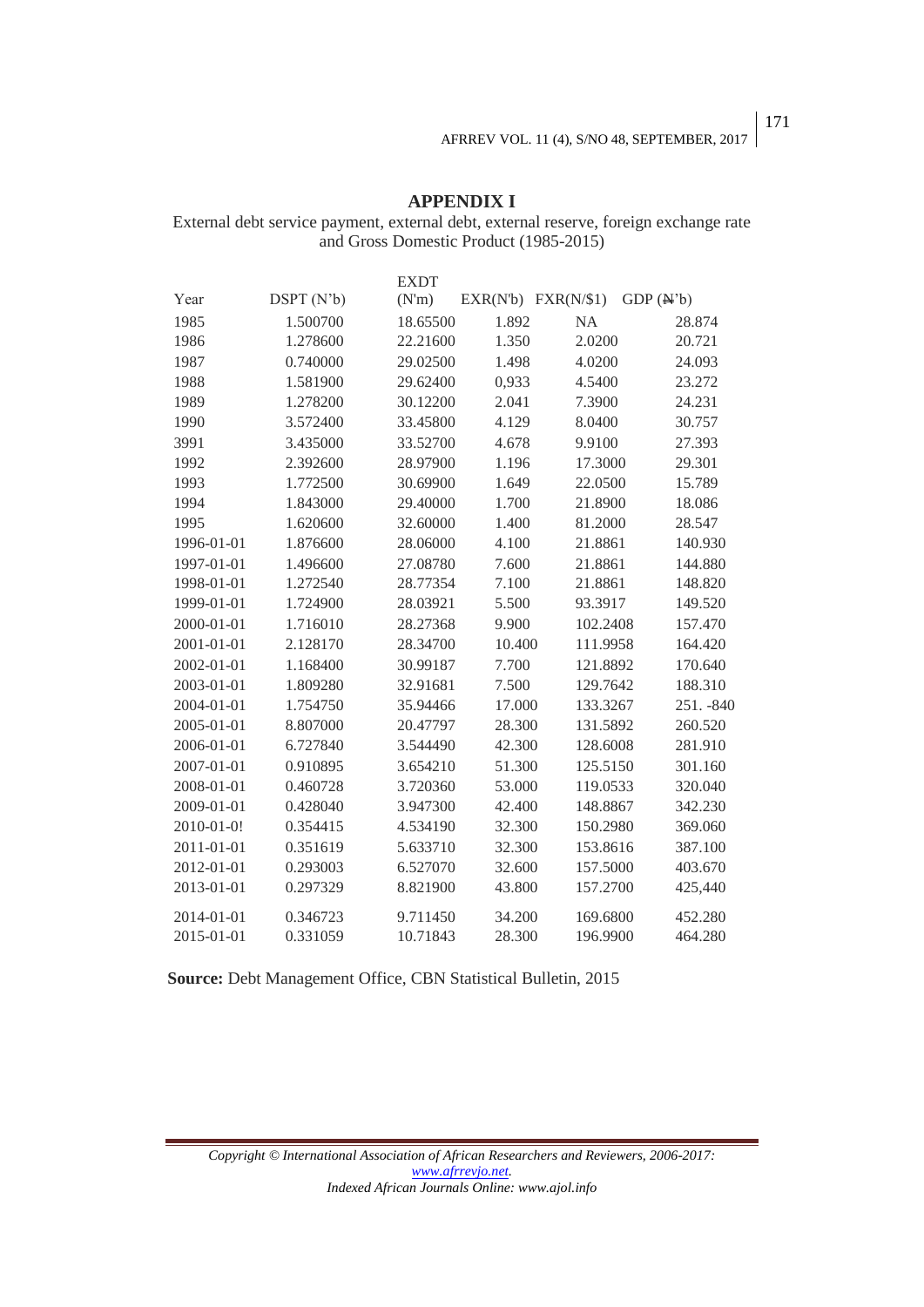### **References**

- Adejuwon, K. D., James, K. S., & Adebayo, O. S. (2010). Debt burden and Nigerian development. *Journal of Business and Organizational Development,* 2:102- 112
- Adesola, W. A. (2009). Debt Servicing and economic growth in Nigeria: An Empirical investigation. *Global Journal of Social Sciences*, 8(2). Retrieved from [www.globaljournalseries.com.](http://www.globaljournalseries.com/)
- Ajayi, K. (2010). *International administration and economic relations in a changing World*. Ilorin: Majab Publishers.
- Borensztein, E. (1990). Debt overhang, debt reduction and investment: The case of the Philippines. *International Monetary Fund Working Paper No. WP/90/77*, September 30
- Central Bank of Nigeria (CBN) Statistical Bulletin, various Issues.
- Clements, B., Bhattacharya, R. & Nguyen, T. Q. (2003). External debt, public investment, and growth in low-income countries. *International Monetary Fund* (IMF) Working Paper WP/03/249, December.
- Ekperiware, M.C., Oladeji, S.I. (2012). External debt relief and economic growth in Nigeria. *American Journal of Economics.*
- Emmanuel, O. O. (2012). An empirical analysis of the impact of public debt on economic growth; Evidence from Nigeria 1975-2005. *Canadian Social Science,* 8(4), pp.154-161.
- Ezeabasili, V.N., Isu, H.O., Mojekwu, J. N., (2011). Nigeria's external debt and economic growth: An error correction approach. *International Journal of Business and Management. 6 (5),* May.
- Ezike, J. E. & Mojekwu. J. N. (2011). The impact of external debt on macro-economic performance. *International Journal of Business and Management Tomorrow.,*  1 (2), 1-12.
- Frankal, J. A. & Dude, M. P. (1989). Analytical issues in debt. International Monetary Fund (IMF) Washington Publishers, 10-32.
- Hameed. A. Ashraf, H. & Chaudhary, M.A. (2013) External debt and its impact on. *International Research Journal of Finance and Economics, 20.*
- Hassan, O.M., Sule, A. and Abu, J. (2015). Implications of external debt on the Nigerian economy: Analysis of the dual gap theory. *Journal of Economics and Sustainable Development, 6* (13), 238-248.
- Ibi, E. E. & Aganyi, A. (2015), Impacts of external debt on economic growth in Nigeria: a VAR approach. *Journal of Business Management and Administration,* 3(1), 1-5.
- Matthew, A. & Mordecai, B.D. (2016). The impact of public debt on economic development of Nigeria. *Asian Research Journal of Arts & Social Sciences,*  1(1), 1-16.

*Indexed African Journals Online: www.ajol.info*

*Copyright © International Association of African Researchers and Reviewers, 2006-2017: [www.afrrevjo.net.](http://www.afrrevjo.net/)*